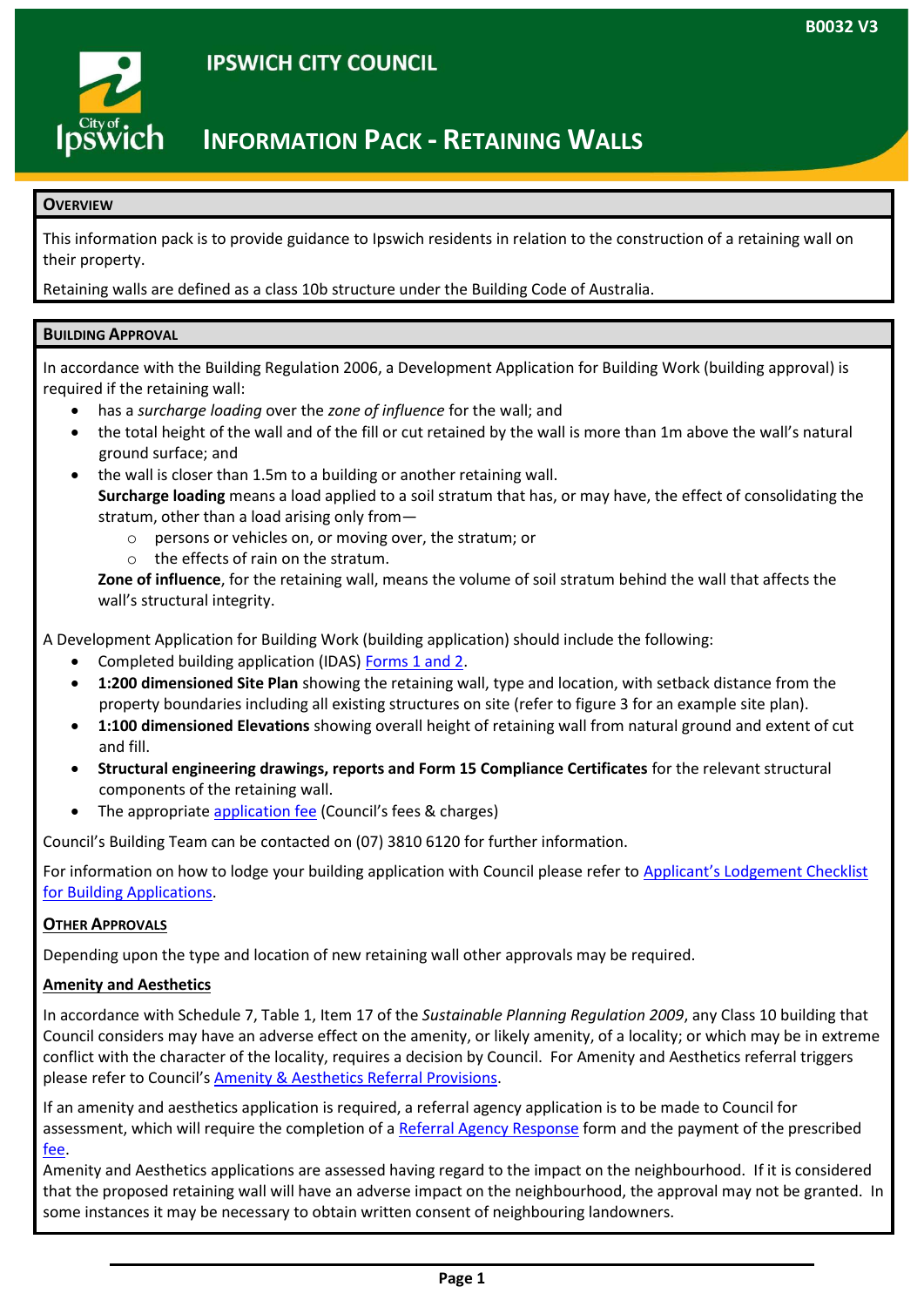#### **OTHER APPROVALS**

#### **Proximity to Property Boundaries**

In accordance with **Schedule 5** of the Ipswich Planning Scheme. Retaining walls higher then 1m above the natural ground surface require a siting variation if the proposed location does not comply with the required boundary setbacks. Typically, the minimum front boundary setback is 6m, and 1.5m from the side and rear boundaries. Retaining walls below 1m in height can be built up to the property boundary. If it is not possible to comply with the prescribed setback distances, a referral agency application for Alternative Siting can be made to Council. This will comprise of a completed application for [Referral Agency Response](http://www.ipswich.qld.gov.au/__data/assets/pdf_file/0009/7488/af_b0001_interactive.pdf) form and payment of the prescribed fee. In some instances it may be necessary to obtain written consent of neighbouring landowners. Alternative siting applications are assessed having regard to the specific outcomes for the development under the Ipswich Planning Scheme. If it is considered that the proposed retaining wall will have an adverse impact on the neighbourhood, the approval may not be granted.

A wall which is 1m or more above natural ground and is less than 750mm to the side or rear boundary, is required to be maintenance free. Examples of maintenance free are unpainted or untreated masonry, or prefinished steel sheeting.

Please note that some properties are subject to a building envelope/setback plan, which has been approved as part of the land development. In these instances, an alteration to the development approval may be required for construction which does not comply with the prescribed setbacks.

#### **Build over/near Service Infrastructure**

Unless otherwise approved, retaining walls are also required to be located clear of any easements or infrastructure i.e. sewer mains, water mains and stormwater mains. Compliance with the Queensland Development Code

[MP1.4 Building over or near relevant infrastructure](http://www.hpw.qld.gov.au/SiteCollectionDocuments/QDCMP1.4BuildingOverOrNearRelevantInfrastructure131213.pdf) is to be achieved.

#### **Town Planning**

Customers should consult with Council's Development Planning Branch on (07) 3810 6888 to discuss any Town Planning requirements applicable to the proposed development.

#### **ADJOINING OWNERS PERMISSION TO BUILD A RETAINING WALL**

If you are planning to build a retaining wall to support fill material or excavated earth on or near a fence line you share with a neighbour, you should talk to that neighbour before starting any work. This may help to avoid disputes later. Further information can be found on th[e Department of Justice](http://www.qld.gov.au/law/housing-and-neighbours/disputes-about-fences-trees-and-buildings/avoiding-fence-tree-and-building-disputes/avoiding-building-disputes/) website.

If your adjoining owner is Council, **contact Council's Property Team on (07) 3810 7725** to initially discuss your proposal.

#### **FURTHER INFORMATION**

All retaining walls must be designed by a suitably qualified person eg. Structural Engineer. Some retaining wall systems have specifications and installation details which should be followed.

The [Queensland Building and Construction Commission](http://www.qbcc.qld.gov.au/sites/default/files/LIS-010%20The%20Construction%20of%20Retaining%20Walls.pdf) has a fact sheet with the licensing requirements to carry out construction of the various types of retaining walls.

[NMP 1.7 Retaining walls and excavation and filling](http://www.hpw.qld.gov.au/SiteCollectionDocuments/nmp-1-7-retaining-walls-and-excavation-and-filling.pdf) can be found in the Queensland Development Code as a nonmandatory part.

Timber Queensland has a technical data sheet fo[r Timber Retaining Walls for](http://www.finlayson.com.au/downloads/pdfs/TQ_TDS/tds_09_Timber-Retaining-Walls_final.pdf) Residential Applications which provides information for timber retaining walls in residential applications.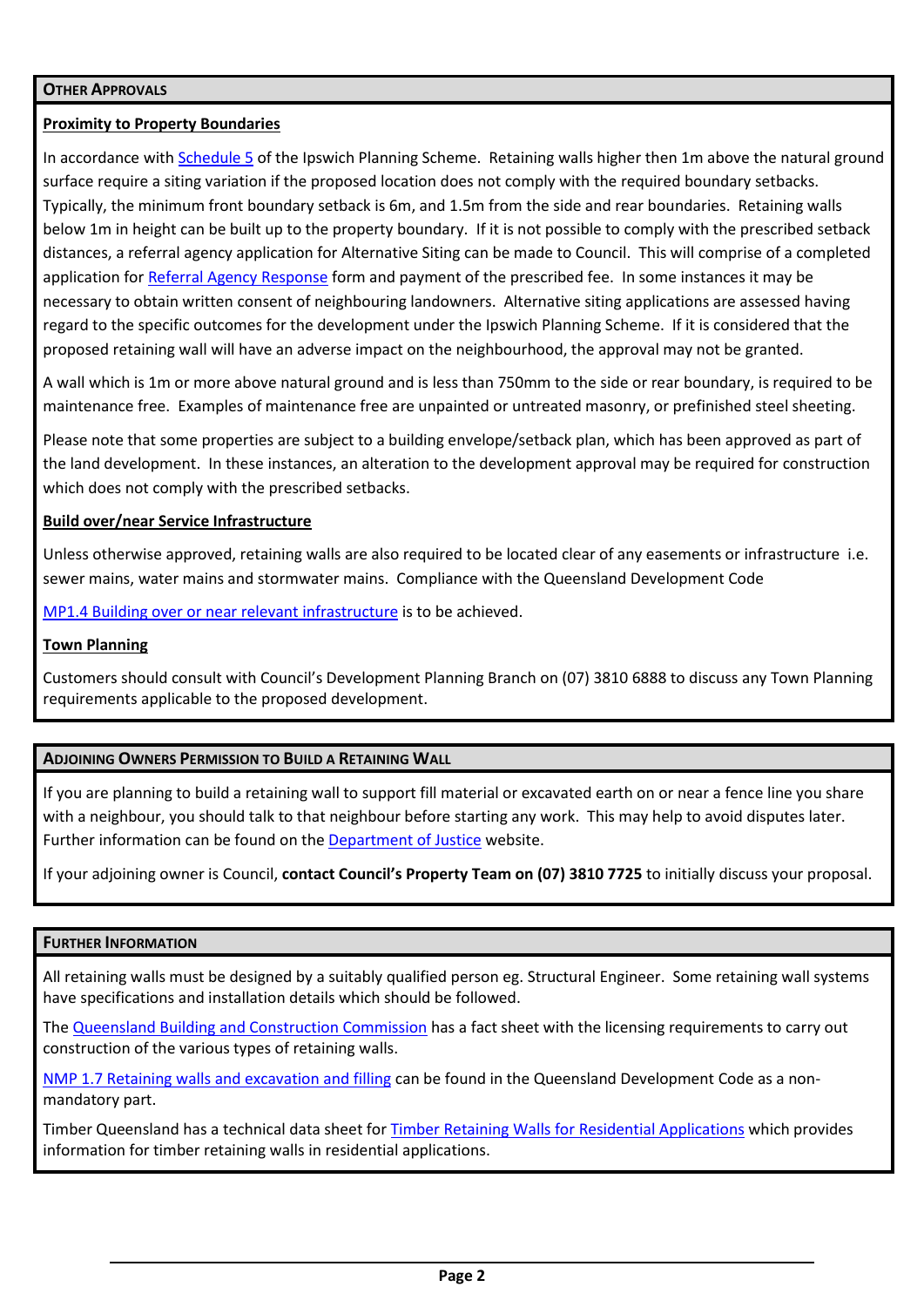